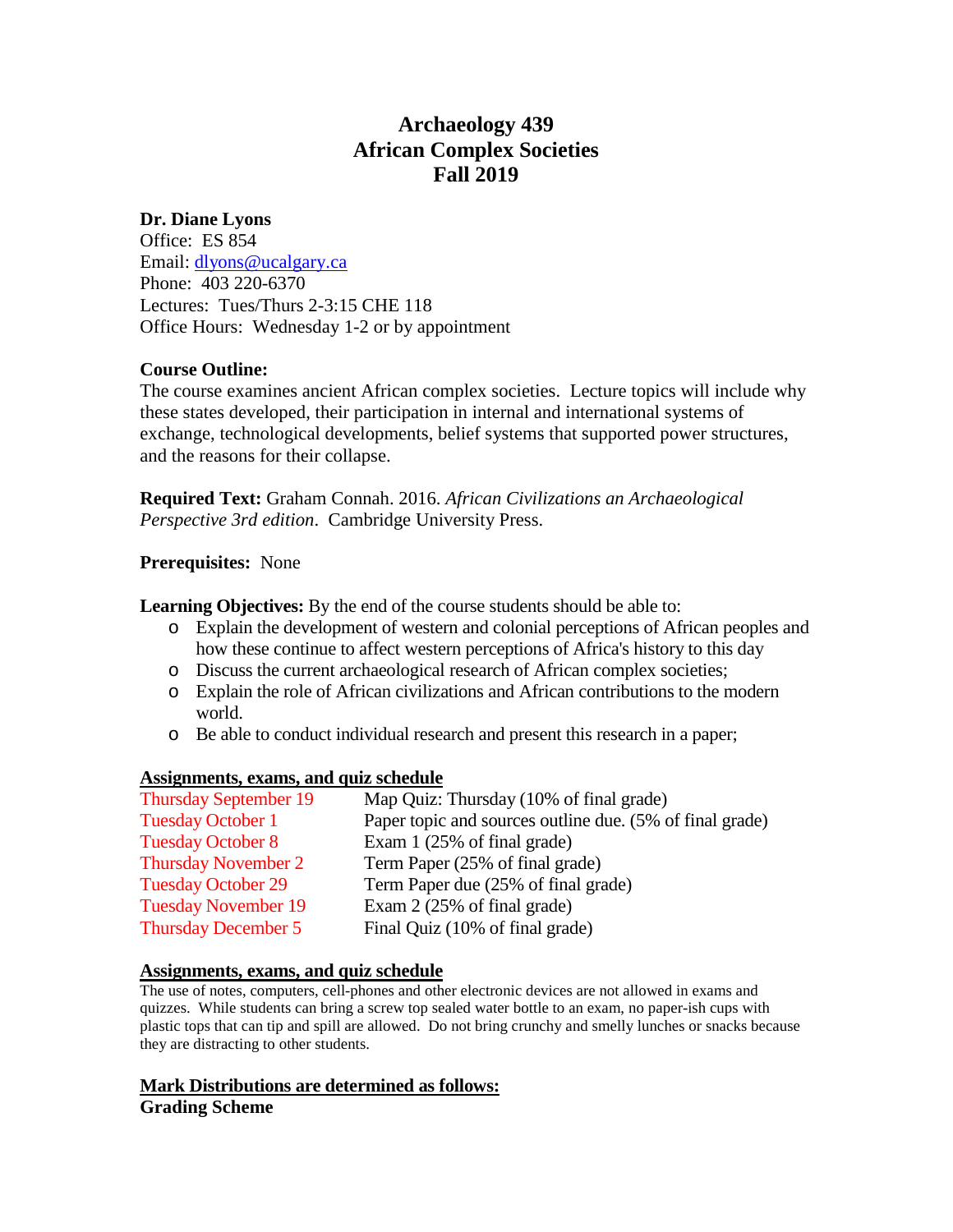| $A+$ | 66.00-70.99 | $C_{\pm}$  |
|------|-------------|------------|
| А    | 61.00-65.99 | C          |
| A-   | 56.00-60.99 | $C_{\tau}$ |
| $B+$ | 53.00-55.99 | $D+$       |
| В    | 50.00-52.99 | D          |
| В-   | below 49.99 | F          |
|      |             |            |

### **Assignments**

Students do not need to pass every course component in order to pass the course, however, students must complete all elements of the course (quizzes, exams, paper assignment) in a diligent manner in order to complete the course.

Students are responsible for their own note taking. Powerpoint notes are minimal outlines and are not a substitute for in-class note taking (I do not publish images from classroom powerpoint presentations on D2L).

Missed exams and quizzes.Students who are unable to take a scheduled exam must contact the instructor by phone, email or in person in advance of the scheduled exam to make necessary arrangements for a rewrite. **Make-up exams may not be in the same format and the questions will be modified or changed. NEW DEPARTMENT EXAM POLICY**

The use of notes, computers, cell-phones and other electronic devices are **not** allowed in exams and quizzes. While students can bring beverages to an exam, do not bring crunchy and smelly lunches or snacks because they are distracting to other students. Students are not allowed to tape, video-record or photograph lectures without written permission from the instructor.

### *General Conduct*

The University expects Students to conduct Academic Activities with integrity and intellectual honesty and to recognize the importance of pursuing and transmitting knowledge ethically. "Academic Misconduct" includes such things as Cheating, Falsification; Plagiarism, Unauthorized Assistance and failure to comply with exam regulations or an Instructor's expectations regarding conduct required of Students completing academic assessments. Academic Misconduct is a serious form of intellectual dishonesty with significant consequences. Students who participate in, or encourage the commission of, Academic Misconduct will be subject to disciplinary action which could include Probation, Suspension, or Expulsion from the University. For more information, see the Student Academic Misconduct Policy [\(https://www.ucalgary.ca/policies/files/policies/student-academic-misconduct-policy.pdf\)](https://www.ucalgary.ca/policies/files/policies/student-academic-misconduct-policy.pdf)

# **Section 1: Introduction**

## **Week 1: September 5**

Lecture: Course Introduction and Introduction to the Continent Reading: Chapter 1

# **Section 2: Northeast Africa: Egypt, Nubia and Ethiopia Week 2: September 10, 12**

Lecture: Background to the study of African Complex societies Historical perspective on African Complex Society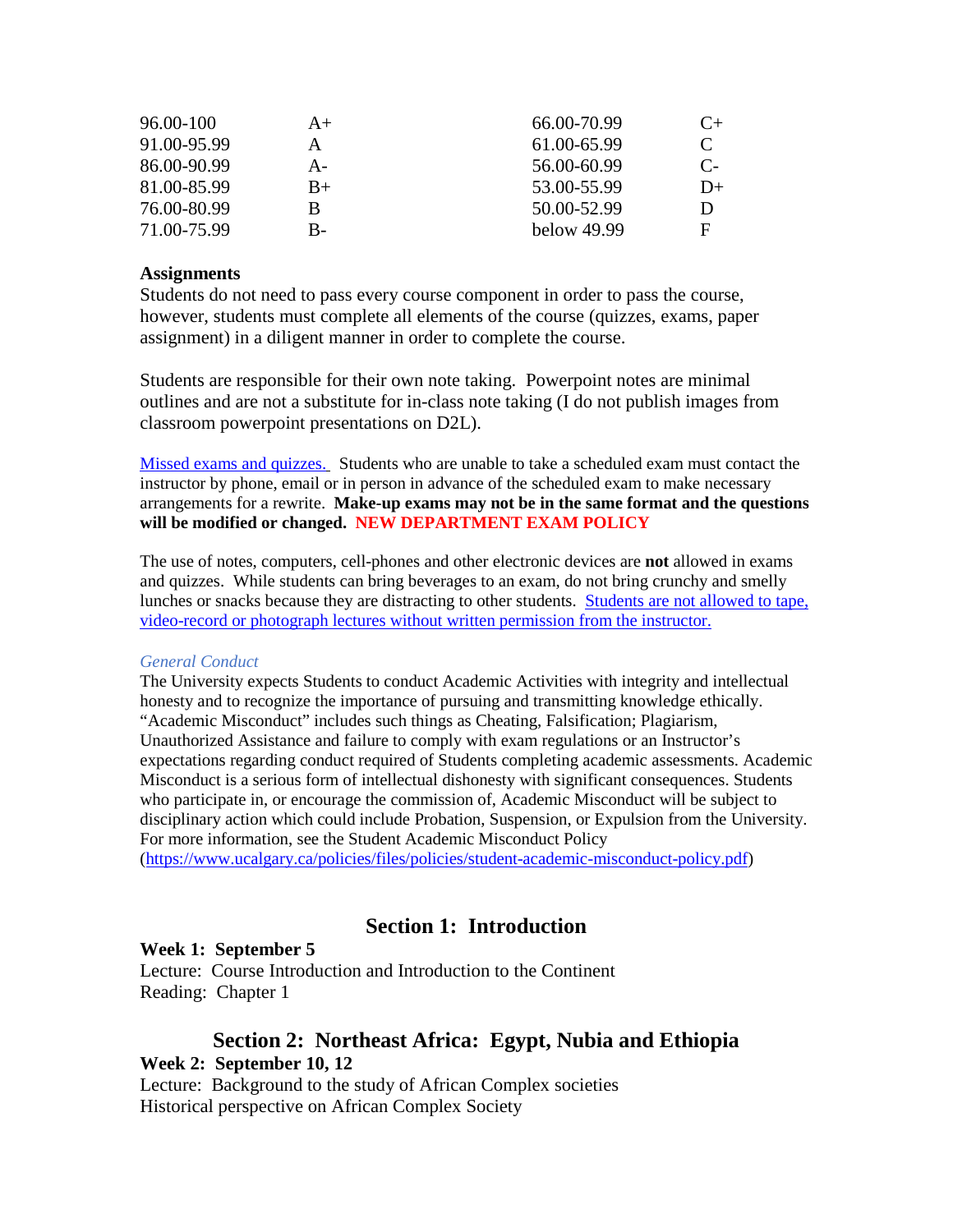Reading: Chapter 1, 2

**Week 3: September 17, 19** Lecture: Pre-Dynastic Egypt and Old Kingdom *Map quiz in Thursday class (10%) September 19*

**Week 4: September 24, 26** Lecture: Ancient Egypt: Middle and New Kingdoms; Ancient Nubia Reading: Chapter 4

**Week 5: October 1, 3** *Term paper topic and resource outline is due by Tuesday class October 1 (5% of total grade)* Lecture: Ancient Nubia continued

**Week 6: October 8, 10**

Lecture: Ancient Ethiopia Reading: Chapter 5 *Exam 1 on Tuesday class (25%) October 8*

# **Section 3: North Africa, the Sahara and West Africa**

**Week 7: October 15, 17** Lecture: North Africa and the Sahara Savannah kingdoms and empires of West Africa Reading: Chapter 3 and 6

**Week 8: October 22, 24** Lecture: Savannah kingdoms and empires of West Africa continued

**Week 9: October 29, 31** Lecture: West African Forest States; Indian Ocean networks and the Swahili Reading: Chapters 7 and 8 *Term Papers Due Tuesday class October 29 25% of final grade*

**Section 4: Eastern, Southern, and Central Africa Week 10: November 5, 7** East Africa: Swahili continued

# **November 9-17 Reading Break no classes**

**Week 11: November 19, 21** Lecture: East Africa: Zambezia Reading: Chapter 9 *Exam 2 on Tuesday class (25%) November 19*

**Week 12: November 26, 28**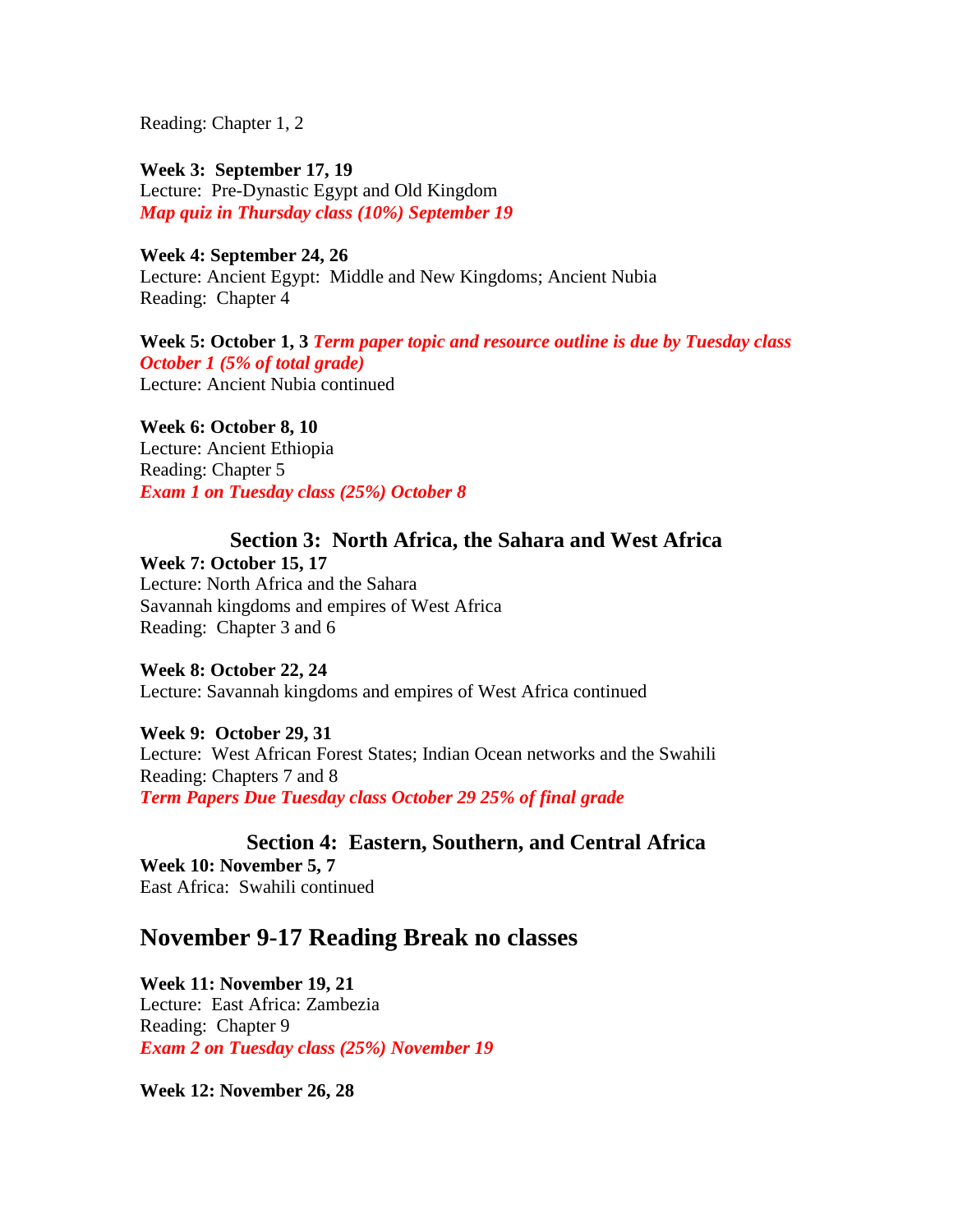Lecture: Central Africa Reading: Chapter 10

### **Week 13: December 3, 5**

Lecture: South Africa Reading: Chapter 11 *Final quiz Thursday December 5 (10%)*

### **Copyright Information**

Lectures, demonstrations, performances, and any other course material provided by an instructor includes copyright protected works under the Copyright Act and all forms of electronic or mechanical recording of lectures, laboratories, tutorials, presentations, performances, electronic (computer) information, the duplication of course material, and to the translation of recordings or transcriptions of any of these materials to another form by electronic or mechanical means by students is not permitted, except.

- o As a formal accommodation as assessed by the Student Accessibility Services and only for individual private study and only at the discretion of the instructor.
- o With the permission of the instructor, students without a formal accommodation may audio record lectures, provided that the student and instructor sign a release form available from departmental and faculty offices. A copy of the Release form shall be retained by the instructor and by the department in which the course is offered. Any audio recording by students is permitted only for the purposes of private study by the individual student. Students may not distribute, email or otherwise communicate these materials to any other person.
- o For any other use, whether by duplication, transcription, publication, sale or transfer of recordings, written approval must be obtained from the instructor for the specific use proposed.
- o Any use other than that described above (e.g. distributing, emailing or otherwise communicating these materials to any other person, constitutes academic misconduct and may result in suspension or expulsion.
- o Students are encouraged to make notes of classroom discussions, lectures, demonstrations etc.

All **students** are required to read the University of Calgary policy on Acceptable Use of Material Protected by Copyright [\(www.ucalgary.ca/policies/files/policies/acceptable-use-of-material](http://www.ucalgary.ca/policies/files/policies/acceptable-use-of-material-protected-by-copyright.pdf)[protected-by-copyright.pdf\)](http://www.ucalgary.ca/policies/files/policies/acceptable-use-of-material-protected-by-copyright.pdf) and requirements of the copyright act [\(https://laws](https://laws-lois.justice.gc.ca/eng/acts/C-42/index.html)[lois.justice.gc.ca/eng/acts/C-42/index.html\)](https://laws-lois.justice.gc.ca/eng/acts/C-42/index.html) to ensure they are aware of the consequences of unauthorized sharing of course materials (including instructor notes, electronic versions of textbooks etc.). Students who use material protected by copyright in violation of this policy may be disciplined under the Non-Academic Misconduct Policy

### **Freedom of Information, privacy**

The University of Calgary is committed to protecting the privacy of individuals who work and study at the University or who otherwise interact with the University in accordance with the standards set out in the Freedom of Information and Protection of Privacy Act. The Department of Anthropology and Archaeology keeps exams and any term work not picked up for a minimum of one year after which it is destroyed. Please refer to the following link for detailed information: <http://www.ucalgary.ca/legalservices/foip>

#### **Accommodation**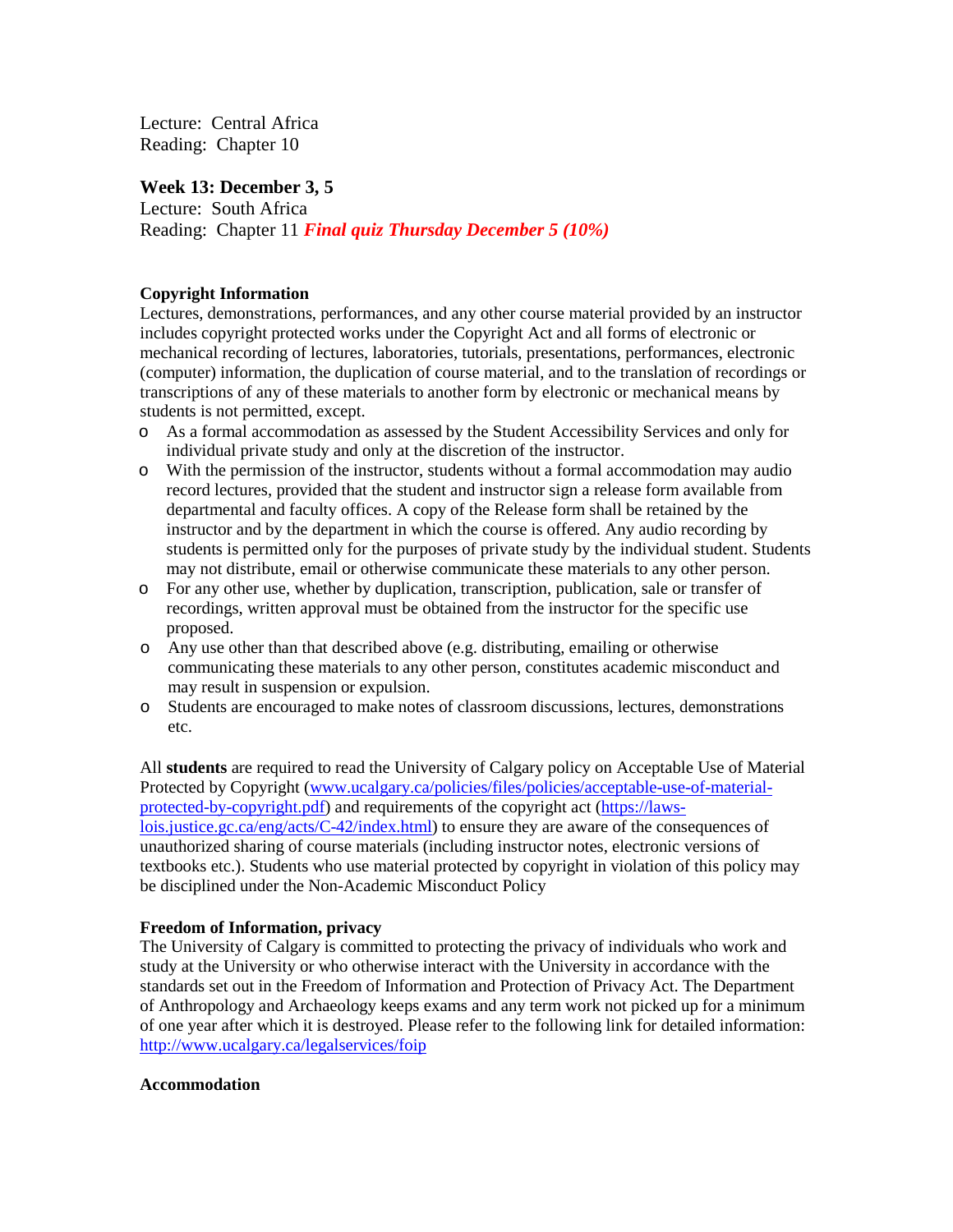It is the student's responsibility to request academic accommodations according to the University policies. Students requesting an Accommodation on the basis of Disability are required to register with Student Accommodation Services (SAS) by submitting a Request for Accommodation in accordance with the Procedure for Accommodations for Students with Disabilities [\(https://www.ucalgary.ca/policies/files/policies/procedure-for-accommodations-for-students](https://www.ucalgary.ca/policies/files/policies/procedure-for-accommodations-for-students-with-disabilities.pdf)[with-disabilities.pdf\)](https://www.ucalgary.ca/policies/files/policies/procedure-for-accommodations-for-students-with-disabilities.pdf). SAS will issue a Letter of Accommodation which must be presented to either designated contact person within the Department or the appropriate Instructors within 10 days of the beginning of term. Students needing an Accommodation in relation to their coursework or to fulfil requirements for a graduate degree, based on a Protected Ground other than Disability, should communicate this need, preferably in writing, to their Instructor or the Department Head/Dean or to the designated contact person in their Faculty.

### **Support and Resources**

A link to required information that is not course-specific related information found on the Office of the Registrar's website: [https://www.ucalgary.ca/registrar/registration/course](https://www.ucalgary.ca/registrar/registration/course-outlines)[outlines](https://www.ucalgary.ca/registrar/registration/course-outlines)

### Deferred Exams:

A student who is absent from a test for legitimate reasons must discuss an alternative course of action with the instructor. Deferral of the final exam requires Registrar approval. The instructor at their discretion may transfer the percentage weight for the test to the final examination, if there is a final examination in the course, set another test, etc. Documentation supporting the reason for missing an exam may be required. Deferred exams may be in a different format than the regularly scheduled exam, e.g. essay style questions instead of multiple choice questions. Students must be aware that they are responsible for payment of any charge associated with the medical assessment and documentation as this service falls outside the realm of services provided by the Provincial Health Care Plan

### Academic misconduct

The University expects Students to conduct Academic Activities with integrity and intellectual honesty and to recognize the importance of pursuing and transmitting knowledge ethically. "Academic Misconduct" includes such things as Cheating, Falsification; Plagiarism, Unauthorized Assistance and failure to comply with exam regulations or an Instructor's expectations regarding conduct required of Students completing academic assessments. Academic Misconduct is a serious form of intellectual dishonesty with significant consequences. Students who participate in, or encourage the commission of, Academic Misconduct will be subject to disciplinary action which could include Probation, Suspension, or Expulsion from the University. For more information see the Student Academic Misconduct Policy

[\(https://www.ucalgary.ca/policies/files/policies/student-academic-misconduct-policy.pdf\)](https://www.ucalgary.ca/policies/files/policies/student-academic-misconduct-policy.pdf)

#### Instructor intellectual property

Lectures, demonstrations, performances, and any other course material provided by an instructor includes copyright protected works under the Copyright Act and all forms of electronic or mechanical recording of lectures, laboratories, tutorials, presentations, performances, electronic (computer) information, the duplication of course material, and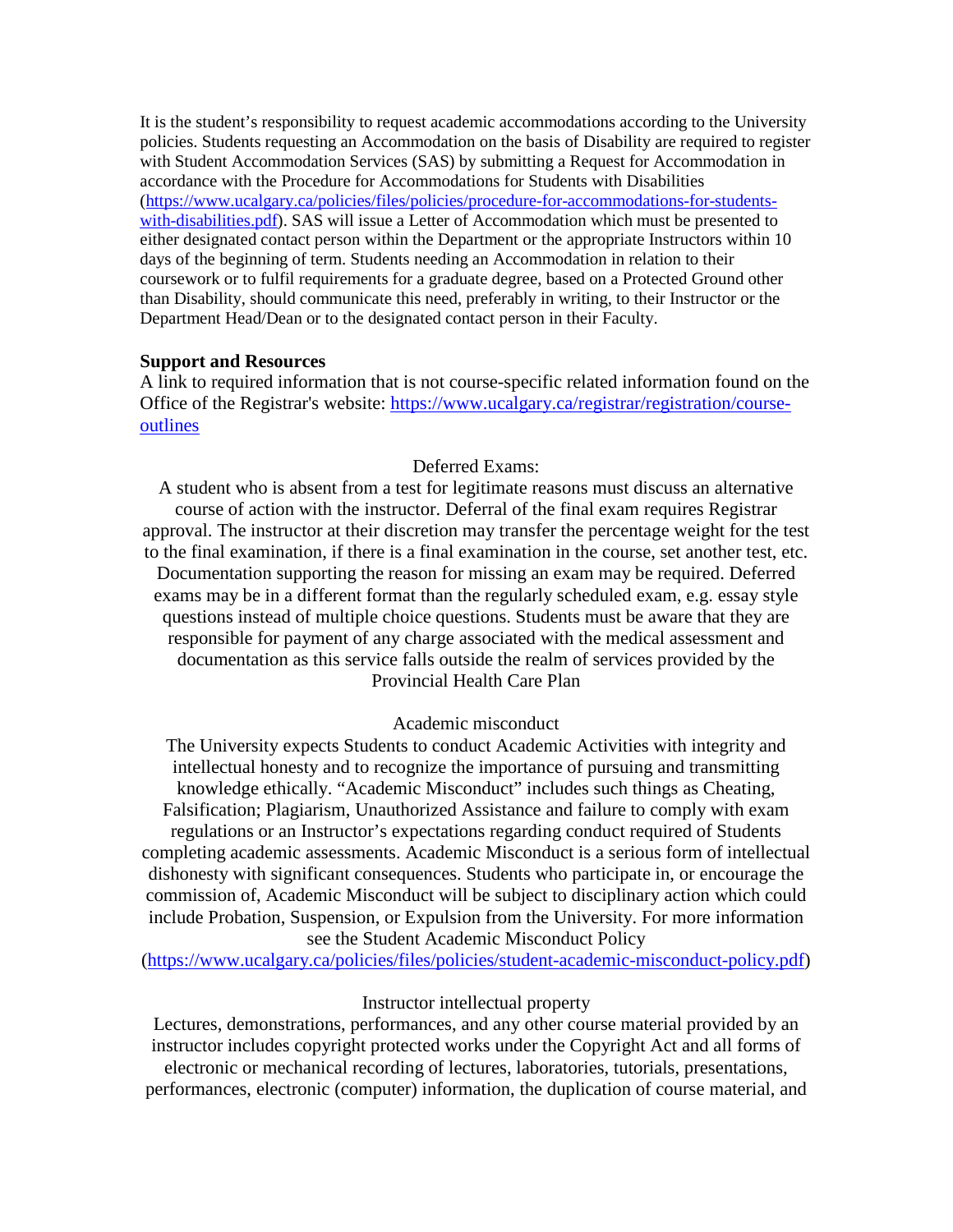to the translation of recordings or transcriptions of any of these materials to another form by electronic or mechanical means by students is not permitted, except.

- As a formal accommodation as assessed by the Student Accessibility Services and only for individual private study and only at the discretion of the instructor.
- With the permission of the instructor, students without a formal accommodation may audio record lectures, provided that the student and instructor sign a release form available from departmental and faculty offices. A copy of the Release form shall be retained by the instructor and by the department in which the course is offered. Any audio recording by students is permitted only for the purposes of private study by the individual student. Students may not distribute, email or otherwise communicate these materials to any other person.
	- For any other use, whether by duplication, transcription, publication, sale or transfer of recordings, written approval must be obtained from the instructor for the specific use proposed.
- Any use other than that described above (e.g. distributing, emailing or otherwise communicating these materials to any other person, constitutes academic misconduct and may result in suspension or expulsion.
	- Students are encouraged to make notes of classroom discussions, lectures, demonstrations etc.

Freedom of Information and Protection of Privacy Act The University of Calgary is committed to protecting the privacy of individuals who work and study at the University or who otherwise interact with the University in accordance with the standards set out in the Freedom of Information and Protection of Privacy Act. The Department of Anthropology and Archaeology keeps exams and any term work not picked up for a minimum of one year after which it is destroyed. Please refer to the following link for detailed information:

<http://www.ucalgary.ca/legalservices/foip>

# Academic Accommodations

It is the student's responsibility to request academic accommodations according to the University policies. Students requesting an Accommodation on the basis of Disability are required to register with Student Accommodation Services (SAS) by submitting a Request for Accommodation in accordance with the Procedure for Accommodations for Students with Disabilities [\(https://www.ucalgary.ca/policies/files/policies/procedure-for](https://www.ucalgary.ca/policies/files/policies/procedure-for-accommodations-for-students-with-disabilities.pdf)[accommodations-for-students-with-disabilities.pdf\)](https://www.ucalgary.ca/policies/files/policies/procedure-for-accommodations-for-students-with-disabilities.pdf). SAS will issue a Letter of Accommodation which must be presented to either designated contact person within the Department or the appropriate Instructors within 10 days of the beginning of term. Students needing an Accommodation in relation to their coursework or to fulfil requirements for a graduate degree, based on a Protected Ground other than Disability, should communicate this need, preferably in writing, to their Instructor or the Department Head/Dean or to the designated contact person in their Faculty.

## Copyright

All students are required to read the University of Calgary policy on Acceptable Use of Material Protected by Copyright [\(www.ucalgary.ca/policies/files/policies/acceptable-use](http://www.ucalgary.ca/policies/files/policies/acceptable-use-of-material-protected-by-copyright.pdf)[of-material-protected-by-copyright.pdf\)](http://www.ucalgary.ca/policies/files/policies/acceptable-use-of-material-protected-by-copyright.pdf) and requirements of the copyright act